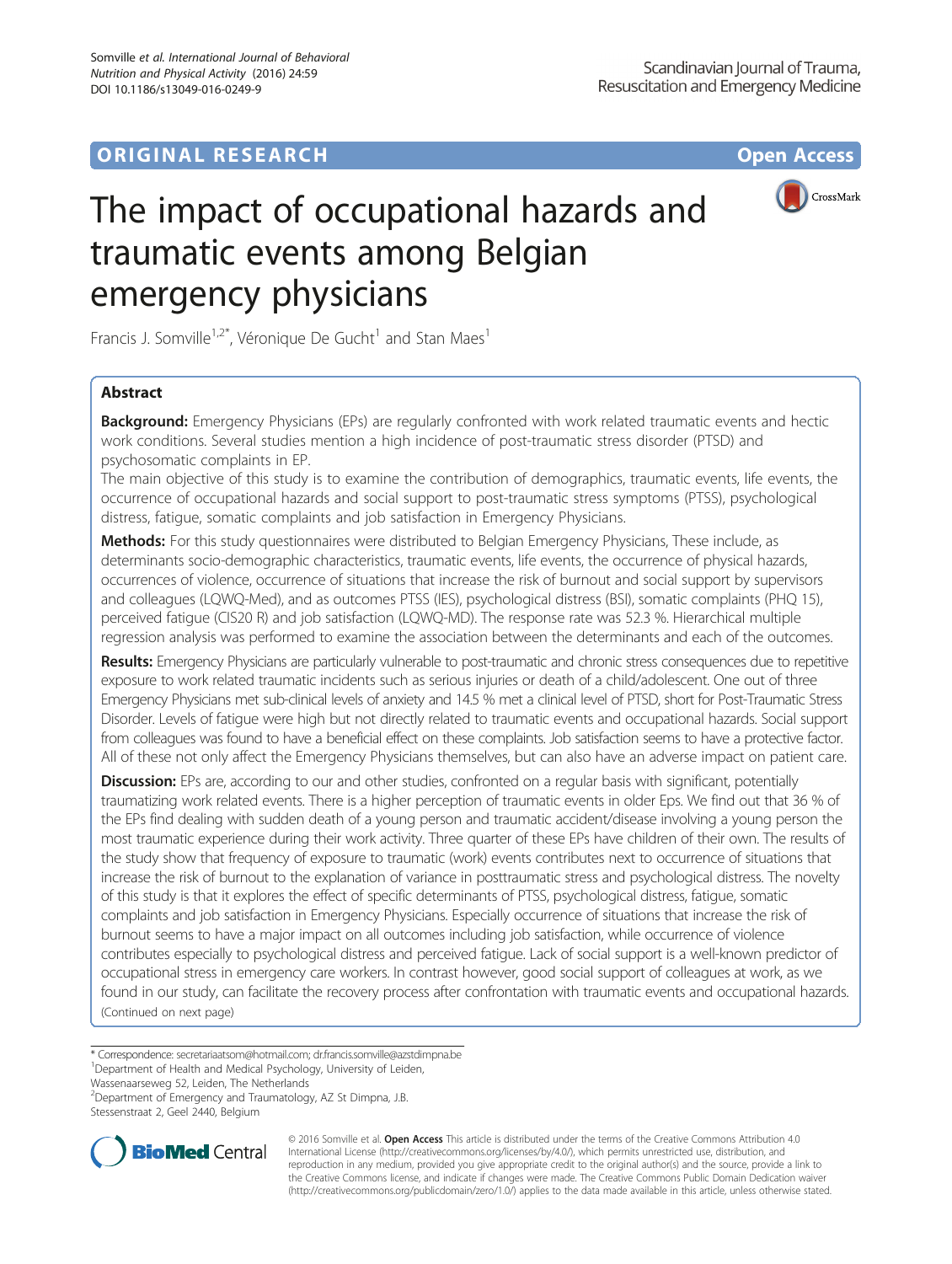## (Continued from previous page)

Conclusion: Emergency Physicians are particularly vulnerable to post-traumatic stress and chronic stress consequences due to repetitive exposure to work related traumatic events. Training in dealing with violence and situations that can increase the risk of burnout can reduce detrimental consequences in emergency physicians. In addition, it is suggested that emergency units are screened systematically on determinants of burnout, in view of interventions. Finally, creating a supportive work environment and training the medical staff in supportive skills with backup by experts may also reduce adverse consequences of confrontation with traumatic work events.

Keywords: Emergency physicians, Job satisfaction, Occupational hazards, Post-traumatic stress, Professional burnout, Social support

### Background

Emergency physicians are significantly at risk due to increased exposure to work-related traumatic events than other physicians [\[1](#page-8-0), [2\]](#page-8-0). Emergency professionals have a risk of exposure to these events due to the nature of emergency medicine. The most traumatic events are: sudden infant death syndrome (SIDS); traumatic incidents involving children; dealing with patients' relatives and family; handling burn victims and confrontation with psychiatric patients [\[3, 4\]](#page-8-0).

In addition, repetitive overexposure to other occupational hazards such as physical hazards, violence, and situations that increase the risk of burnout may also have important health and wellbeing consequences in Emergency Physicians [\[5\]](#page-8-0). These occupational hazards include blood borne pathogens; non-blood borne pathogens as latex allergy, radiation exposure, nitrous oxide inhalation, rotating shift work, violence and burnout [[6\]](#page-8-0). Confrontation with violence is a common problem in an emergency medicine department. In one study more than half of the staff members reported that they were exposed to verbal violence in the past year and 8.5 % to physical violence [[7](#page-8-0)]. In another study, more than 60 % reported high levels of burnout symptoms, which is much higher than in other physicians [[8](#page-9-0)]. Post-traumatic stress symptoms (PTSS) and Posttraumatic stress Disorder (PTSD) are common among rescue and ambulance personnel [\[9](#page-9-0)–[13](#page-9-0)]. The incidence of PTSD is found to be much higher in emergency physicians (EPs) than in other physicians and even emergency nurses [[14](#page-9-0)–[16](#page-9-0)]. One of the reasons for this may be a difference in exposure to traumatic events and occupational hazards. It is well known that exposure to traumatic events and/or occupational hazards may have a whole range of psychological consequences such as nightmares, recurrent thoughts, flashbacks, sleeping problems, irritability, depression, lack of interest in daily life, anger, loss of concentration, restlessness, burnout and clinical levels of depression. Lack of adequate social support may contribute to the aggravation and persistence of these consequences [[10](#page-9-0), [15, 17, 18](#page-9-0)]. These stress consequences may also cause reduced job satisfaction and commitment, absenteeism and turnover in emergency care personnel and negatively influence the quality of care [[6](#page-8-0), [12](#page-9-0)].

The main aim of the present study is to examine the contribution of demographic characteristics, frequency of confrontation with work related traumatic events, occurrence of life events, the occurrence of occupational physical hazards, psychosocial occupational hazards (violence and situations that increase the risk of burnout) and perceived social support to: PTSD, psychological distress (anxiety and depression), somatic complaints, fatigue and job satisfaction in Emergency Physicians. With the exception of age and social support, all determinants are expected to have a detrimental effect on the outcomes. In addition, we wanted to identify the frequency of exposure to (and the nature of) work related traumatic events as well of the occurrence of occupational hazards (physical hazards, violence and situations that increase the risk of burnout) in a sample of Emergency Physicians. We also wanted to explore in this sample what proportion of Emergency Physicians report symptoms of post-traumatic stress, anxiety, depression, somatic complaints, and fatigue at a sub-clinical or clinical level.

### **Methods**

A total of 346 Emergency Physicians, who attended two national emergency medicine conferences, were approached to take part in the study. Every potential respondent received an invitational letter and an informed consent form during these conferences. The invitational letter stated the study objectives and relevance of the study. After completion of the informed consent form, each respondent was given the choice to receive further correspondence via e-mail or mail. Afterwards, all attending emergency physicians received the questionnaire. Respondents were asked to fill in the questionnaire individually in their leisure time. The questionnaire asked the respondents about work related traumatic events that took place up to 6 months back in time and every respondent was asked to subjectively reflect on how many times these incidents occurred. A reminder was sent 1 month after the start of data collection. Questionnaires could be returned anonymously in a sealed envelope or were completed online protected by a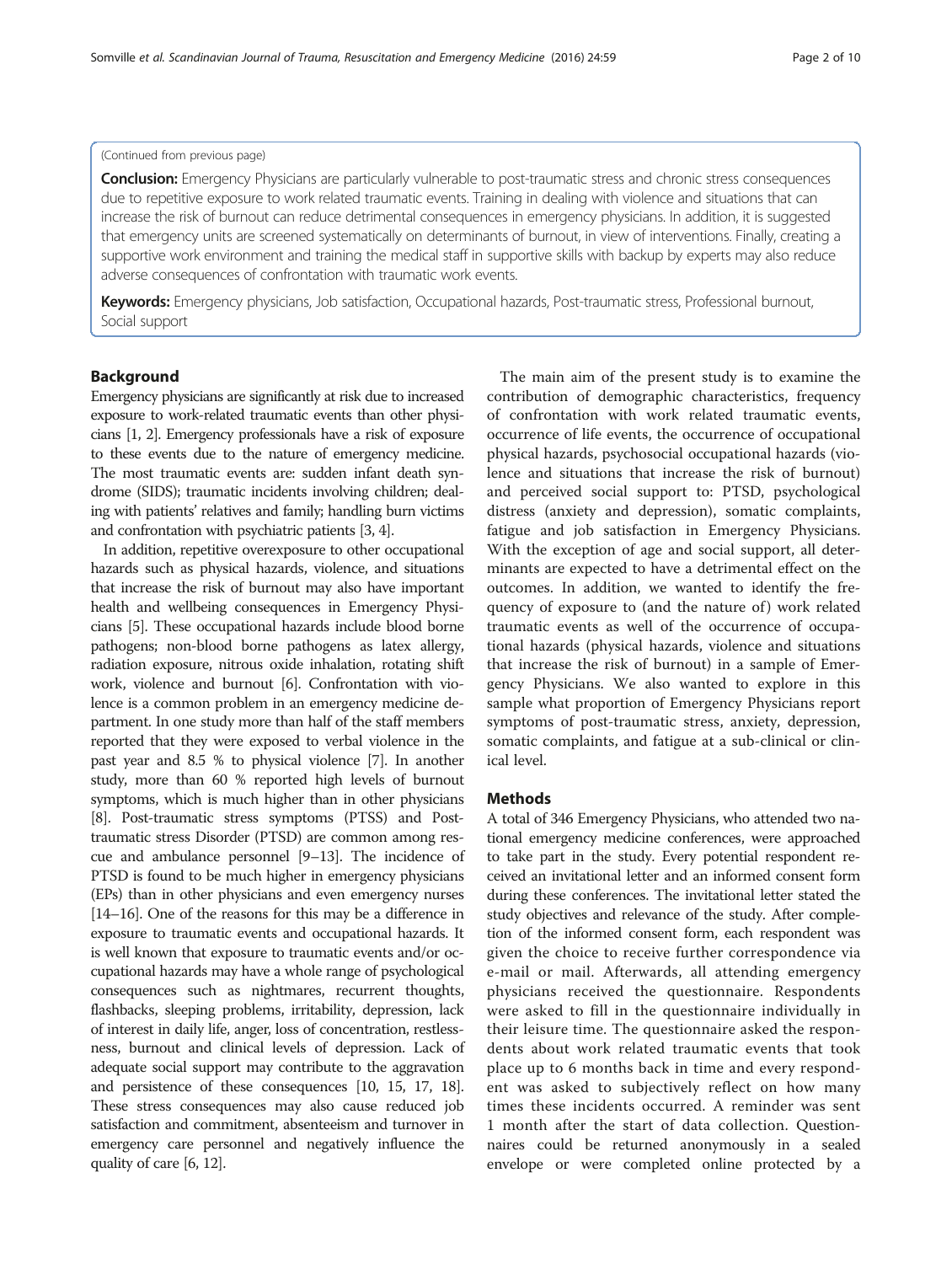personal code. A total of 181 questionnaires were returned (response rate 52.3 %  $n = 181/346$ ), of which 152 were fully completed (response rate 43.9 %;  $n = 152/346$ ).

## Predictors

## Socio-demography and personal characteristics

Data was gathered on the socio-demographic status of each respondent, including age, gender, work regime (part- or fulltime), marital status, children living at home, education, seniority, shift work and task diversity (Emergency Station emergency physician, Mobile Urgency Group emergency physician or both).

## Frequency of exposure to traumatic work related events and life events

Every respondent was asked how many times he/she was confronted with a work-related traumatic event in the past 6 months, and which work-related events had the highest impact. Traumatic work-related events were defined as "a self-experienced traumatizing event, directly related to the work of the EP". In addition, respondents were asked to indicate whether they had experienced important personal life events during the last year. Conflicts with colleagues or supervisors were excluded from the assessment of work related events, but social support by supervisors and colleagues was measured separately (see below). In addition, the occurrence of situations at work, that can increase the risk of burnout was measured, including work conflict (see below).

#### Occurrence of occupational hazards

In the present study, the occurrence of physical and psychosocial hazards (violence and situations that increase the risk of burnout was measured by means of a yes or no answer to a set of questions that was derived from a list of physical, biological and chemical and psychosocial hazards at the workplace published by Dorevitch S. et al. [\[6\]](#page-8-0). The occurrence was explored for the following categories: Infectious disease (blood borne pathogens; hepatitis B; hepatitis C; hepatitis non A - non B; Human Immunodeficiency Virus (HIV); Mycobacterium tuberculosis); Physical hazards (latex allergy; radiation exposure; nitrous oxide); Violence during your work and finally: Situations at work that increase the risk of burnout. ("Have you ever, in your function as emergency physician, experienced one of the following infections/work related problems?").

## Social support

Social support by the supervisor and colleagues was measured by means of two subscales of the validated Leiden Quality of Work Questionnaire for Medical Doctors (LQWQ-MD) [\[19\]](#page-9-0) with a Cronbach's alpha (α) for each subscale which is used as an estimate of the reliability of a psychometric test [\[20](#page-9-0)]. Social support supervisor ( $\alpha$  = .91;

4 items) measures perceived social support by the supervisor (e.g. "I feel appreciated by my direct supervisor."). Social support colleagues ( $\alpha$  = .87; 4 items) measures perceived instrumental and emotional support by colleagues (e.g. "My colleagues give me emotional support when I'm having difficulties."). The items of the LQWQ-MD are occupation specific. In homogeneous samples, occupation specific instruments are preferred over general measures, as they explain more variance in relevant outcome variables. All items are formulated as statements that have to be rated on a 4-point Likert scale, ranging from 'totally disagree' to 'totally agree'.

## Outcome variables

### Post-traumatic stress symptoms (PTSD)

The validated Impact of Event scale (IES) [\[21](#page-9-0)] was used to determine the frequency of post-traumatic stress symptoms and a measure for PTSD, in relation to a recently experienced (in the last 6 months) work-related traumatic event. The Cronbach's alpha for each subscale and total was also included [\[20](#page-9-0)]. The respondent was asked to give a brief description of this event. The IES consists of two subscales: 'Intrusion' ( $\alpha$  = .90; 7 items), measuring the preoccupation with the traumatic experience, repeated thoughts or nightmares about the experience and a recurrent need to talk about it (e.g. "I had waves of strong feelings about it.") and 'Avoidance' ( $\alpha$  = .88; 8 items) measuring self-reported avoidance of certain ideas, feelings, or situations, related to the traumatic event (e.g. "I stayed away from reminders of it."). All items are rated on a 4-point Likert scale. In the present study, only the total score (sum score of the two dimensions) of the IES was used ( $\alpha$  = .94; 15 items), with higher scores being indicative of stronger post-traumatic stress reactions. Normative values for respondents without trauma history, as defined by Briere, were used to compare with the scores of the Emergency Physicians. A cut-off of 20 on the IES was used to differentiate between a mild and a moderate (sub-clinical) level, and a cut-off of 26 was used to distinguish between Emergency Physicians for whom confrontation with traumatic events had a moderate or a major (clinical) impact in terms of symptoms, as a respondent with a score of 26 or higher on the IES has a probability of 75 % or more having post-traumatic stress disorder (PTSD) [\[22](#page-9-0)].

## Psychological distress

Psychological distress was assessed by means of the validated Dutch version of the Brief Symptom Inventory (BSI) with good Cronbach's alpha  $(\alpha)$  for each subscale and sum [[20](#page-9-0)]. Only the subscales 'anxiety' ( $\alpha$  = .87; 6 items), 'depression' ( $\alpha$  = .87; 6 items) were used for this study. The BSI has been found to be a good and shorter alternative for the SCL-90R [[23](#page-9-0), [24\]](#page-9-0). This instrument assesses the presence of specific symptoms in the past week. Items are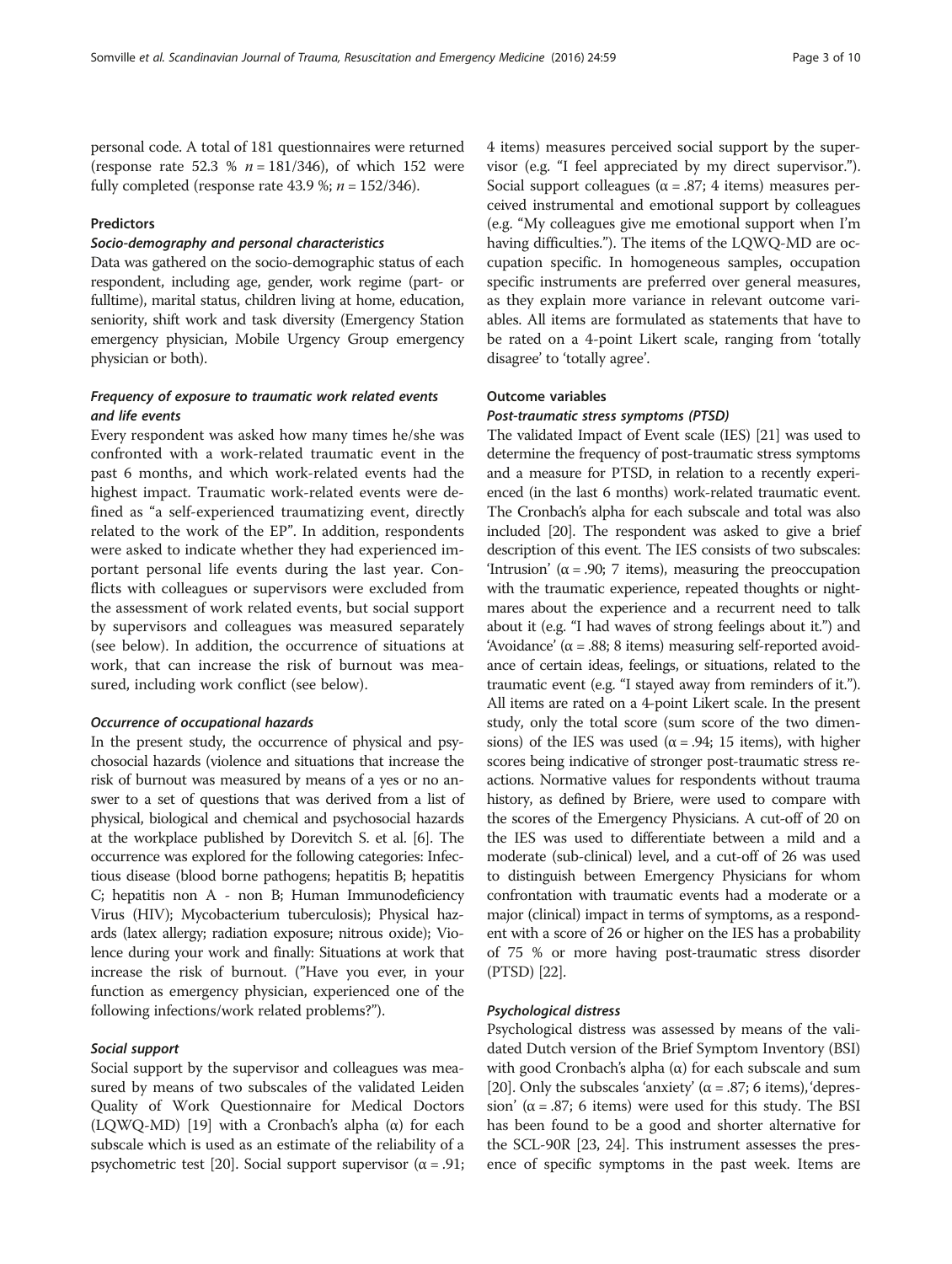rated on a 5-point Likert scale ranging from 'not at all' to 'very much' for the BSI. Higher scores are indicative of more problems in a specific dimension. 'Psychological distress' ( $\alpha$  = .93; 12 items) was constructed as a sum score of the dimensions anxiety and depression. Normative values for healthy subjects, as defined by, were used to interpret the score of the Emergency Physicians. The cut-offs defined by De Beurs and Zitman [\[24\]](#page-9-0) were used to examine how many Emergency Physicians reached a sub-clinical and clinical level of anxiety and depression.

## Somatic complaints

Somatic complaints were assessed by means of the validated PHQ 15 questionnaire. The total 'somatization' score ( $\alpha$  = .86; 15 items) was used for this study. This instrument assesses the presence of specific symptoms in the last 4 weeks. All items of the PHQ 15 are rated on a 3-point Likert scale. Higher scores are indicative of more problems in a specific dimension. The cut-offs defined by Kroenke and al. [[25\]](#page-9-0) were used to examine how many Emergency Physicians reached a sub-clinical and clinical level of somatic complaints.

#### Perceived fatigue

Fatigue was measured by means of the validated Dutch version of the Checklist Individual Strength (CIS-20R) [[26\]](#page-9-0). This instrument assesses the presence of fatigue symptoms in the past 2 weeks. A Cronbach's alpha was calculated for the main dimension used in this study [[20\]](#page-9-0). The main dimension of this scale is subjective experience of fatigue (perceived fatigue) ( $α = .93$ ; 8 items), (e.g. "I'm feeling weak"). For the purpose of this study only this main dimension was used. Items are rated on a 7-point Likert scale ranging from 'Yes, that's correct' to 'No, that's not correct'. A higher score is indicative of a higher level of fatigue. Normative values for healthy subjects were used to interpret the scores of the Emergency Physicians. A cut-off of 35 for the main dimension was used to define clinical levels of fatigue.

## Job satisfaction

Job satisfaction was measured by means of the job satisfaction subscale ( $\alpha$  = .88; 3 items; e.g. "I am satisfied with my job) of the validated Leiden Quality of Work Questionnaire for Medical Doctors (LQWQ-MD) [\[19](#page-9-0)]. All items of the questionnaire are formulated as statements that have to be rated on a 4-point Likert scale, ranging from 'totally disagree' to 'totally agree'.

## Statistical methods

The statistical software package for Windows, SPSS 20.0, was used for data analysis. Descriptive statistics (means, standard deviations, skewness and kurtosis) were computed. Pearson correlations, One Way ANOVA and Independent Sample-t tests were calculated between predictors and outcomes. The total score of the impact of event scale (IES), psychological distress (BSI), somatic complaints (PHQ 15), perceived fatigue (CIS 20 R) and job satisfaction (LQWQ-MD) were used as outcomes. Hierarchical regression analyses were conducted to estimate the strength of the association between demographic characteristics (block-1), occurrence of traumatic work events and personal life events (block-2), occurrence of physical hazards/violence/situations that can cause burn-out (block-3) and social support by supervisor/colleagues (block-4) on the one hand and the outcome variables IES total score (PTSD), psychological distress (anxiety and depression), fatigue, somatic complaints and job satisfaction on the other hand. A  $p$ -value of 0.05 or lower was considered statistically significant.

## Results

## Personal characteristics

The majority of the Emergency Physicians were male (62.3 %;  $n = 95/152$ ). The mean age of the respondents was 44.39 years (SD 9.22). Of these 86 % ( $n = 131/152$ ) had a partner and 69 % ( $n = 105/152$ ) had children living at home. Most of the Emergency Physicians had an emergency specialization degree (78 %;  $n = 118/152$ ). The mean job experience (seniority) in emergency care was 15.44 years (SD 9.40). Almost two thirds of the Emergency Physicians (76.8 %;  $n = 117/152$ ) worked full time (16 shifts of 12 h/day) and 84.1 %  $(n = 128/152)$ worked in changing shifts, including night shifts. Two thirds worked in a non – university hospital (73.5 %;  $n =$ 112/152). All of the respondents participated in an inhospital emergency care, but a major proportion also participated as Emergency Physicians in emergency outhospital services as a MUG-physician (Mobile Urgency Group). Furthermore, 87.4 %  $(n = 133/152)$  were members of an in-hospital resuscitation team.

## Frequency of exposure to and type of traumatic events

75 % ( $n = 114/152$ ) of the respondents reported one or more traumatic events in the last 6 months. Only one quarter of the respondents reported no confrontation with a traumatic event in the last 6 months. Of those reporting a traumatic event 10 % ( $n = 15/152$ ) reported only one traumatic event, 23 %  $(n = 35/152)$  reported two or three of these events,  $17 \%$  ( $n = 26/152$ ) reported four or five events and 25 % ( $n = 38/152$ ) reported more than five traumatic events.

Table [1](#page-4-0) shows the top 10 nature of the traumatic events the respondents were confronted with in the previous 6 months, and the percentage of respondents who mentioned an event as the most distressing one. 'Dealing with the sudden unexpected death of a young person' and 'traumatic accident/disease involving a young person' was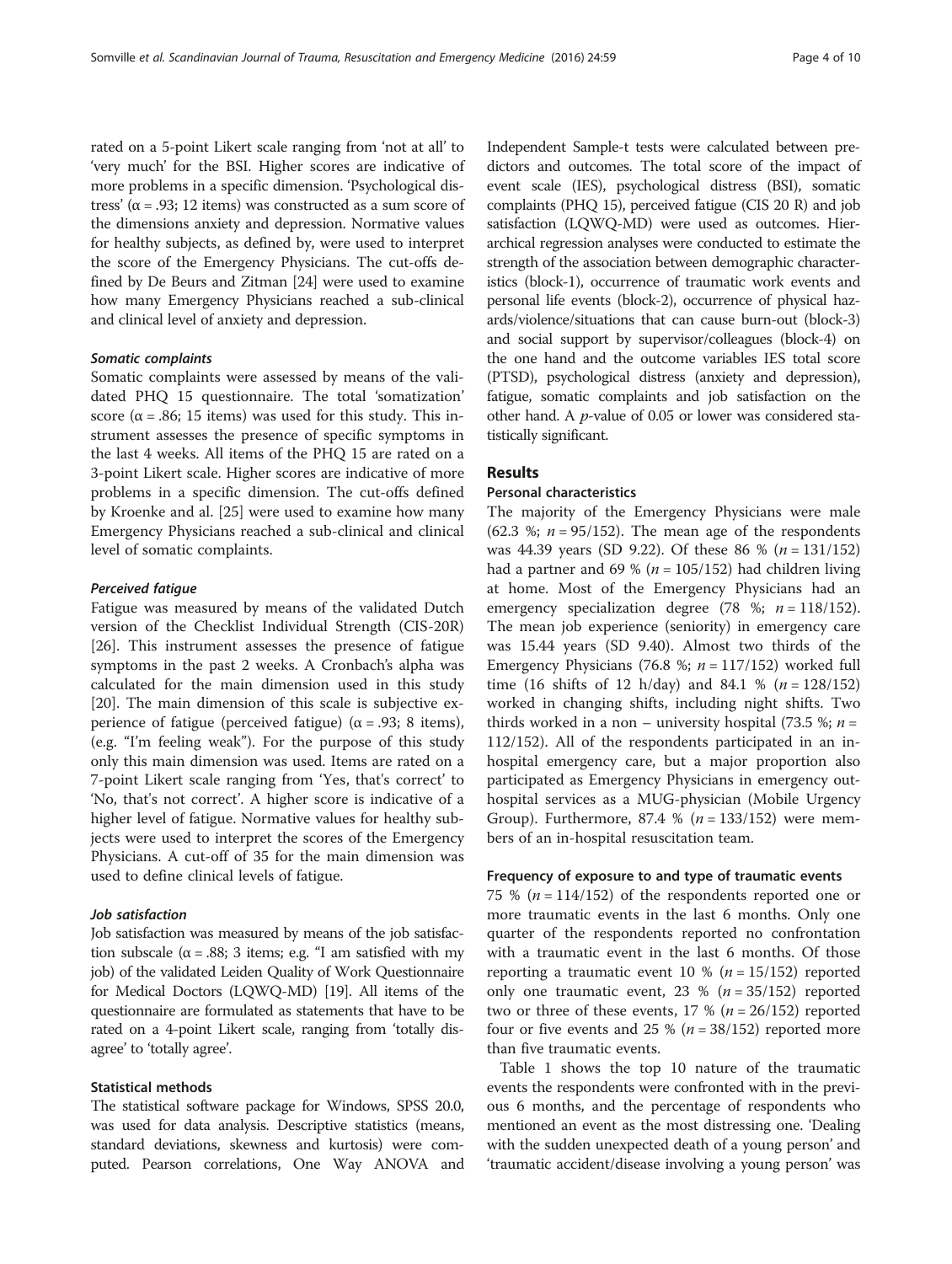<span id="page-4-0"></span>Table 1 Nature of traumatic events in order of the percentage of respondents ( $N = 152$ ) mentioning an event as the most distressing one

|                  | Top 10 of traumatic events reported by Emergency Physicians                  | N (%)   |
|------------------|------------------------------------------------------------------------------|---------|
| 1.               | Dealing with sudden death<br>of a young person                               | 40 (26) |
| 2.               | Traumatic accident/disease<br>involving a young person                       | 15 (10) |
| 3.               | Dealing with severe injuries                                                 | 14(9)   |
| $\overline{4}$ . | Dealing with death after resuscitation<br>or resuscitation of a young person | 14 (9)  |
| 5.               | Missed diagnosis                                                             | 12(8)   |
| 6.               | Dealing with suicide                                                         | 9(6)    |
| 7.               | Dealing with death in general                                                | 9(6)    |
| 8.               | Inability to help chronically ill patients                                   | 6(4)    |
| 9.               | Dealing with aggression,<br>violence and threat                              | 5(3)    |
| 10.              | Lawsuits                                                                     | 5(3)    |

considered to be the most distressing events by 26 % and 10 % of the Emergency Physicians, respectively.

The number and percentage of respondents reaching sub-clinical and clinical cut-offs for the different outcomes can be found in Table 2.

## Post-traumatic stress symptoms

The mean score for the Emergency Physicians on the IES was significantly higher than the normative sample. In

accordance with Corneil et al. [\[27\]](#page-9-0) a total score of >20 was used as a sub-clinical cut-off and a score of 26 or higher was used as a clinical cut-off, considered to be indicative of traumatic stress symptoms with likelihood of Post-Traumatic Stress Disorder (PTSD). In the present study, 19.8 % of the respondents scored above the subclinical cut-off, and 14.5 % reached clinical levels indicative of PTSD.

## Anxiety and depression

According to the available cut-offs, defined by De Beurs and Zitman [[24\]](#page-9-0), 34.2 % of our population reached a subclinical and 10.5 % a clinical level of anxiety. For depression 34.2 % met the subclinical level and 7.9 % the clinical level.

## Somatic complaints

For 'somatic complaints', measured by the PHQ15, 36.8 % of the respondents exceeded sub-clinical levels while 17.1 % scored above the clinical cut-off point [\[28](#page-9-0)].

#### Perceived fatigue

The mean score on the main dimension of the CIS-20R (perceived fatigue scale) was significantly higher than the normative sample of healthy subjects [[26\]](#page-9-0). In the present study, 34.2 % of the respondents reached the clinical cut-off score.

**Table 2** Comparison of the outcome variables for the respondents of this study ( $N = 152$ ) with normative data and the number (percentage) of respondents reaching the sub-clinical and clinical cutoffs for PTSD, anxiety, depression, somatic complaints and the clinical cutoff for perceived fatigue

| Outcome variable                               | Means (SD)    | Sign.  | Cutoff        | Subclinical level | Cutoff      | Clinical level |  |
|------------------------------------------------|---------------|--------|---------------|-------------------|-------------|----------------|--|
| PTSR (IES)                                     |               |        |               | N(%               |             | N(%            |  |
| <b>Emergency Physicians</b><br>Missing 2 resp. | 10.98 (13.97) | $***$  | $20 - 25$     | 30 (19.8 %)       | $\geq$ 26   | 22 (14.5 %)    |  |
| Normative sample                               | 8.10 (12.30)  |        |               |                   |             |                |  |
| Anxiety (BSI)                                  |               |        |               | N(%               |             | N(%            |  |
| <b>Emergency Physicians</b>                    | 0.61(0.72)    | $\ast$ | $0.42 - 1.37$ | 68 (44.7 %)       | $\geq 1.38$ | 16 (10.5 %)    |  |
| Normative sample                               | 0.33(0.51)    |        |               |                   |             |                |  |
| Depression (BSI)                               |               |        |               | N(%)              |             | N(%)           |  |
| <b>Emergency Physicians</b>                    | 0.55(0.71)    | $\ast$ | $0.36 - 1.73$ | 64 (44.1.x %)     | $\geq$ 1.74 | 12 (7.9 %)     |  |
| Normative sample                               | 0.31(0.53)    |        |               |                   |             |                |  |
| Somatic complaints (PHQ 15)                    |               |        |               | N(%               |             | N(%            |  |
| <b>Emergency Physicians</b>                    | 5.99 (4.69)   | $\ast$ | $5 - 9$       | 82 (53.9 %)       | $\geq$ 10   | 26 (17.1 %)    |  |
| Normative sample                               | 3.80(4.10)    |        |               |                   |             |                |  |
| Perceived fatigue (CIS-20R)                    |               |        |               |                   |             | N(%            |  |
| <b>Emergency Physicians</b>                    | 29.63 (16.73) | $\ast$ |               |                   | $>35$       | 52 (34.2 %)    |  |
| Normative sample                               | 17.30 (10.10) |        |               |                   |             |                |  |

Abbreviations: \*\* Correlation is significant at the 0.01 level.\* at the 0.05 level, resp. = respondents

Bold values denote significant treatment differences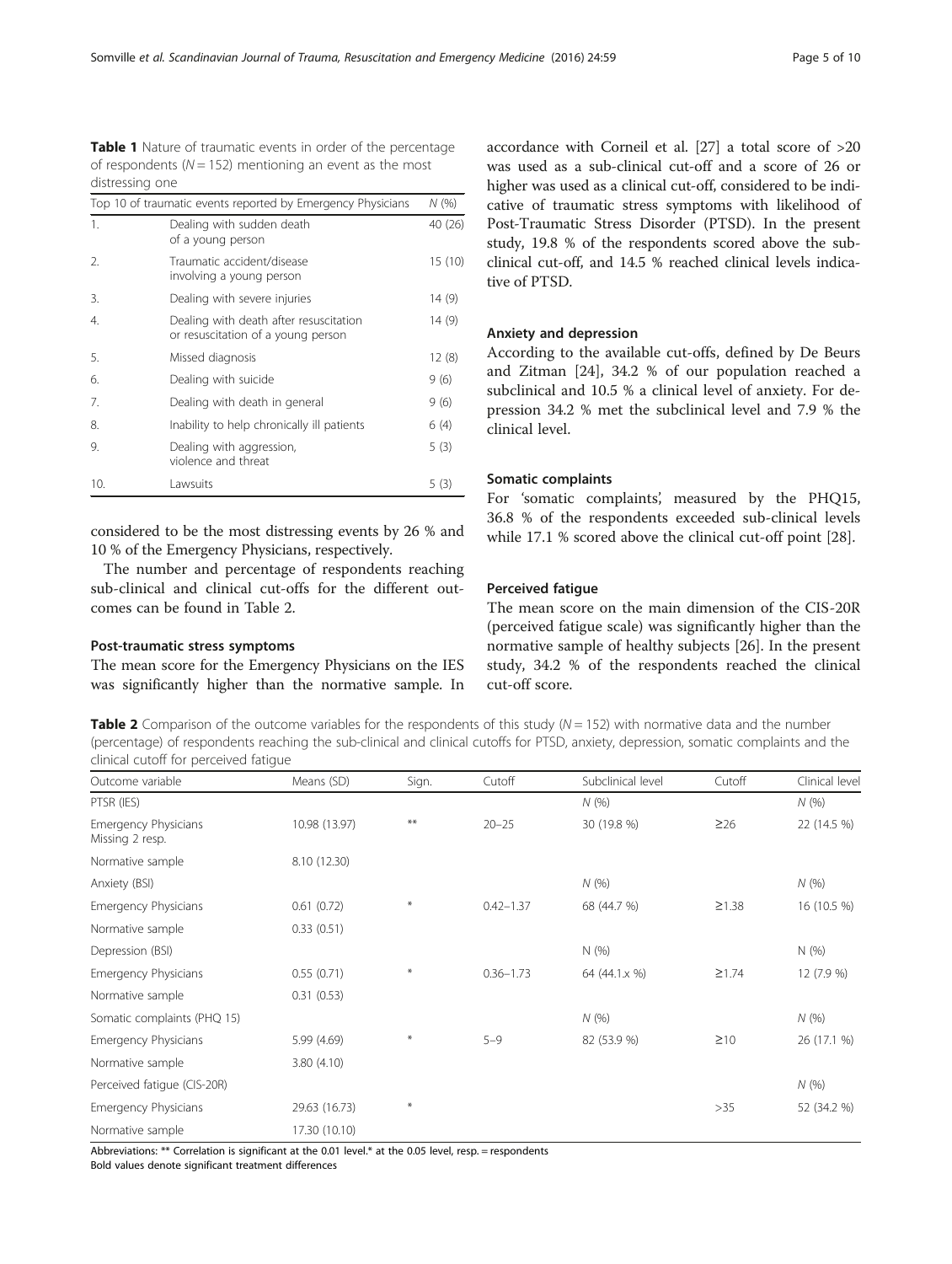## Correlations

The correlations between independent and dependent variables are reported in Table 3, together with descriptive data for each variable and a Cronbach's alpha (α) for each scale [[20](#page-9-0)]. Correlations between the independent variables were all lower than .70, except for the correlation between age and job seniority ( $r = .96$ ). Job seniority was therefore excluded from the hierarchical regression analyses.

## Regression analyses

Hierarchical regression analysis was performed to estimate the strength of the association between demographic characteristics (block-1), frequency of exposure (block-2), exposure to traumatic events (block-3) and social support (block-4) on the one hand and each of the outcome variables: IES total, psychological distress, perceived fatigue, somatic complaints and job satisfaction on the other hand. The results of these hierarchical regression analyses are reported in Table [4](#page-6-0).

With regard to the IES total score, measuring the severity of post-traumatic stress reactions, the regression model including only personal characteristics (block-1) did not significantly differ from the null model. Frequency of exposure to traumatic events (block-2) explained an important part of the variance (15 %). Social support (block-4) explained an extra 2 % of the variance. Better perceived social support from colleagues was associated with less PTSS. The final model, including all four blocks, explained 29 % of variance in PTSS.

With regard to psychological distress, age explained a small part of the variance (4 %) as well as frequency of traumatic events (6 %), while most of the variance was explained by occurrence of violence and especially situations that increase the risk of burnout. The final model explains 35 % of the variance in psychological distress.

With regard to fatigue personal characteristics explained a small part of the variance, but frequency of traumatic events (block-2) did not significantly contribute. Occurrence of occupational hazards (block-3) explained the major part of the variance (28 %). Finally, social support by colleagues added an extra 3 % to the explained variance. Adequate social support by colleagues was associated with less perceived fatigue. The final model, including all four blocks, explained 36 % of the variance.

With regard to perceived somatic complaints, age explained a small part (3 %) of the variance, but frequency of traumatic events (block-2) did not significantly contribute (3 %). Occurrence of occupational hazards (block-3) explained the largest part of the variance (23 %). Social support (block-4) added an extra 7 % of explained variance. Adequate social support by colleagues was associated with less complaints, in contrast to social support from the supervisor. The final model, including all four blocks, explained 35 % of the variance in somatic complaints.

With regard to job satisfaction, age explained a very small part of the variance (1 %), but frequency of traumatic events (block-2) did not significantly differ from the null model. Occurrence of occupational hazards (block-3) explained the largest part of the variance (28 %). Social support (block-4) added an extra 16 % of explained variance. Adequate social support by

Table 3 Inter-correlations (Pearson correlation coefficients) for age, seniority, the occurrence of physical hazards, violence, situations that can cause burnout, social support supervisor and social support colleagues and outcome variables

|     |                              | $\alpha$                 |            | $\mathcal{P}$ | 3                 | 4                   | 5           | 6        | 7          | 8          | 9          | 10         | 11       | 12   |
|-----|------------------------------|--------------------------|------------|---------------|-------------------|---------------------|-------------|----------|------------|------------|------------|------------|----------|------|
| 1.  | Age                          |                          |            |               |                   |                     |             |          |            |            |            |            |          |      |
| 2.  | Seniority                    | $\sim$                   | $.96^{**}$ |               |                   |                     |             |          |            |            |            |            |          |      |
| 3.  | Occurrence Physical Hazards  | $\overline{\phantom{a}}$ | $-11$      | $-11$         | ٠                 |                     |             |          |            |            |            |            |          |      |
| 4.  | Occurrence Violence          | $\overline{\phantom{a}}$ | $,16^*$    | $,16^*$       | ,28 $^{\ast\ast}$ |                     |             |          |            |            |            |            |          |      |
| 5.  | Occurrence Burnout           | $\overline{\phantom{a}}$ | ,10        | ,11           | ,19 $^*$          | $,25$ **            |             |          |            |            |            |            |          |      |
| 6.  | Supervisor support           | .91                      | $-0.09$    | $-0.09$       | $-0.01$           | $-0.09$             | $-.31***$   |          |            |            |            |            |          |      |
| 7.  | Colleagues support           | .87                      | $-0.02$    | $-0.01$       | ,08               | $-16$               | $-0.33***$  | $,62***$ |            |            |            |            |          |      |
| 8.  | IES Total (PTSR)             | .94                      | ,06        | ,02           | ,07               | $,27***$            | $,42***$    | $-23$ ** | $-.31$ **  |            |            |            |          |      |
| 9.  | Psychological distress (BSI) | .93                      | $-18$      | $-19*$        | ,14               | $,25***$            | $,47***$    | $-21$ ** | $-1.31$    | ,59**      |            |            |          |      |
| 10. | Somatization (PHQ 15)        | .86                      | $-11$      | $-12$         | .09               | $,24***$            | $,47***$    | $-13$    | $-0.38$ ** | $,53***$   | ,69**      |            |          |      |
| 11. | Subjective Fatigue (CIS-20R) | .93                      | $-0.09$    | $-11$         | $,24***$          | $,43$ <sup>**</sup> | $,46^{**}$  | $-16$    | $-1.32$    | $,38^{**}$ | $,64$ **   | ,69**      |          |      |
| 12. | Job satisfaction (LQWQ-MD)   | .88                      | ,00        | $-0.03$       | $-0.01$           | $-.20^*$            | $-.50^{**}$ | ,46**    | ,56**      | $-26***$   | $-0.38$ ** | $-0.39$ ** | $-53***$ |      |
|     |                              | M                        | 44,3       | 15,3          | 0,3               | 0,5                 | 0.2         | 11.0     | 11.7       | 22.9       | 19.0       | 20.9       | 4.5      | 5.88 |
|     |                              | $\mathsf{D}$             | 9,2        | 9,4           | 0,5               | 0,5                 | 0.4         | 3.2      | 2.5        | 9.2        | 8,2        | 5.0        | 1.95     | 2.2  |

Abbreviations: a Cronbach's Alpha, Correlation significant \*p  $\leq$  .05. \*\* p  $\leq$  .01 level (2-tailed), LQWQ-MD Leiden Quality of Work Questionnaire for Emergency Physicians, IES impact of event scale, CIS-20R Checklist Individual Strength, PHQ 15 Somatization PHQ15 Checklist, PTSR Posttraumatic stress reaction, BSI Brief Symptom Inventory, the data in bold have significant correlation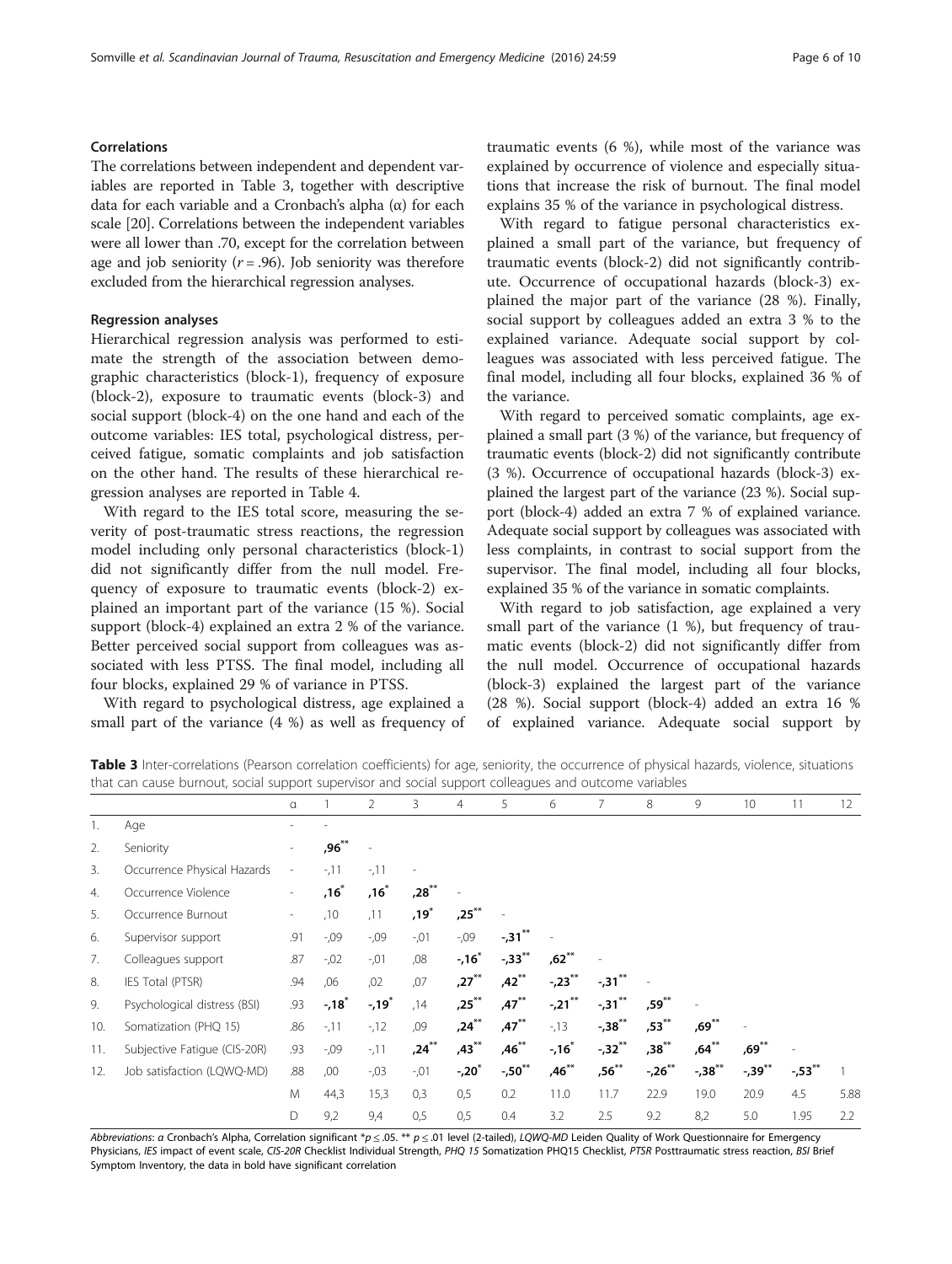|                                                 | IES total               |         | Psychological distress |                 |         | Perceived fatigue |                 |         | Somatic complaints |                 |         | Job Satisfaction |                         |         |                  |
|-------------------------------------------------|-------------------------|---------|------------------------|-----------------|---------|-------------------|-----------------|---------|--------------------|-----------------|---------|------------------|-------------------------|---------|------------------|
|                                                 | $\overline{\Delta R^2}$ | $\beta$ | Sign                   | $\Delta R^2$    | β       | Sign              | $\Delta R^2$    | $\beta$ | Sign               | $\Delta R^2$    | β       | Sign             | $\Delta$ R <sub>2</sub> | β       | Sign             |
| Block 1: demographics                           | 0.00                    |         |                        | 0.04            |         |                   | 0.03            |         |                    | 0.03            |         |                  | 0.01                    |         |                  |
| Age                                             |                         | ,05     | n.s                    |                 | $-17$   | $\divideontimes$  |                 | $-11$   | n.s                |                 | $-17$   | ∗                |                         | $-0.02$ | n.s              |
| Workschedule                                    |                         | ,02     | n.s                    |                 | ,08     | n.s               |                 | ,13     | n.s                |                 | ,05     | n.s              |                         | $-11$   | n.s              |
| Block 2: Traumatic events                       | 0.12                    |         |                        | 0.06            |         |                   | 0.02            |         |                    | 0.02            |         |                  | 0.01                    |         |                  |
| Age                                             |                         | ,09     | n.s                    |                 | $-14$   | n.s               |                 | $-10$   | n.s                |                 | $-15$   | 0.07             |                         | $-0.03$ | n.s              |
| Workschedule                                    |                         | .01     | n.s                    |                 | ,07     | n.s               |                 | ,12     | n.s                |                 | ,04     | n.s              |                         | $-10$   | n.s              |
| Traumatic events (work)                         |                         | ,33     | $***$                  |                 | ,25     | $***$             |                 | ,14     | n.s                |                 | ,15     | 0.06             |                         | ,01     | n.s              |
| Life events (personal life)                     |                         | $-12$   | n.s                    |                 | $-0.05$ | n.s               |                 | ,06     | n.s                |                 | $-0.02$ | n.s              |                         | ,11     | n.s              |
| Block 3: occurrence                             | 0.15                    |         |                        | 0.23            |         |                   | 0.28            |         |                    | 0.23            |         |                  | 0.28                    |         |                  |
| Age                                             |                         | ,02     | n.s                    |                 | $-22$   | $***$             |                 | $-19$   | $\star\star$       |                 | $-24$   | $***$            |                         | ,07     | n.s              |
| Workschedule                                    |                         | ,03     | n.s                    |                 | ,01     | n.s               |                 | ,15     | $\ast$             |                 | ,07     | n.s              |                         | $-14$   | $\divideontimes$ |
| Traumatic events (work)                         |                         | ,23     | ***                    |                 | ,14     | 0.06              |                 | ,01     | n.s                |                 | ,04     | n.s              |                         | ,09     | n.s              |
| Life events (personal life)                     |                         | $-12$   | n.s                    |                 | $-0.05$ | n.s               |                 | ,05     | n.s                |                 | $-0.02$ | n.s              |                         | ,11     | n.s              |
| Occurrence physical total                       |                         | $-0.07$ | n.S                    |                 | $-0.03$ | n.S               |                 | .05     | n.s                |                 | $-10$   | n.S              |                         | ,15     | $\ast$           |
| Occurrence violence                             |                         | ,17     | ∗                      |                 | ,17     | $\star$           |                 | ,29     | ***                |                 | ,18     | $\ast$           |                         | $-17$   |                  |
| Occurrence situations that<br>can cause burnout |                         | , 35    | ***                    |                 | 44,     | $***$             |                 | ,38     | $***$              |                 | ,44     | ***              |                         | $-0.50$ | ***              |
| Block 4: social support                         | 0.02                    |         |                        | 0.02            |         |                   | 0.03            |         |                    | 0.07            |         |                  | 0.16                    |         |                  |
| Age                                             |                         | ,03     | n.s                    |                 | $-21$   | $***$             |                 | $-17$   | $\ast$             |                 | $-21$   | $***$            |                         | ,06     | n.s              |
| Workschedule                                    |                         | ,02     | n.s                    |                 | ,09     | n.s               |                 | ,14     | $\ast$             |                 | ,06     | n.s              |                         | $-11$   | 0.09             |
| Traumatic events (work)                         |                         | ,23     | $***$                  |                 | 14,     | $\ast$            |                 | ,01     | n.s                |                 | ,05     | n.s              |                         | ,06     | n.s              |
| Life events (personal life)                     |                         | $-12$   | n.s                    |                 | $-0.05$ | n.s               |                 | ,04     | n.s                |                 | $-0.03$ | n.s              |                         | ,11     | n.s              |
| Occurrence physical total                       |                         | $-0.04$ | n.s                    |                 | $-0.00$ | n.s               |                 | ,10     | n.s                |                 | $-0.03$ | n.s              |                         | ,08     | n.s              |
| Occurrence violence                             |                         | ,15     | 0.07                   |                 | ,15     | $\ast$            |                 | ,27     | $***$              |                 | ,15     | ¥                |                         | $-11$   | 0.09             |
| Occurrence situations that<br>can cause burnout |                         | ,30     | ***                    |                 | ,39     | $***$             |                 | ,34     | $***$              |                 | , 38    | ***              |                         | $-34$   | $***$            |
| Social support supervisor                       |                         | ,01     | n.s                    |                 | ,03     | n.S               |                 | ,13     | n.s                |                 | ,22     | $**$             |                         | ,14     | n.s              |
| Social support colleagues                       |                         | $-17$   | 0.07                   |                 | $-17$   | 0.07              |                 | $-23$   | $\star\star$       |                 | $-1,36$ | ***              |                         | , 33    | ***              |
|                                                 | $R^2$ model             | 0.29    |                        | $R^2$ model     | 0.35    |                   | $R^2$ model     | 0.36    |                    | $R^2$ model     | 0.35    |                  | R <sub>2</sub> model    | 0.46    |                  |
|                                                 | Adj $R^2$ model         | 0.25    |                        | Adj $R^2$ model | 0.31    |                   | Adj $R^2$ model | 0.33    |                    | Adj $R^2$ model | 0.31    |                  | Adj R2 model            | 0.43    |                  |

<span id="page-6-0"></span>Table 4 Summary of hierarchical regression analysis: personal characteristics (block 1), exposure to traumatic events (block 2), occurrence (block 3) and social support (block 4) as predictors of post-traumatic stress distress, psychological distress, perceived fatigue, somatic complaints, job satisfaction

Abbreviations:  $\Delta R^2$  change in R<sup>2</sup> values from one model to another,  $R^2$  model R<sup>2</sup> values in one model, Adj R<sup>2</sup> model adjusted R<sup>2</sup> values in one model, B beta resulting standardized regression coefficients, Sign s significant, \* Correlation is significant at the 0.05 level, \*\* Correlation is significant at the 0.01 level, \*\*\* Correlation is significant at the 0.001 level, IES total = post-traumatic stress distress, the bold data are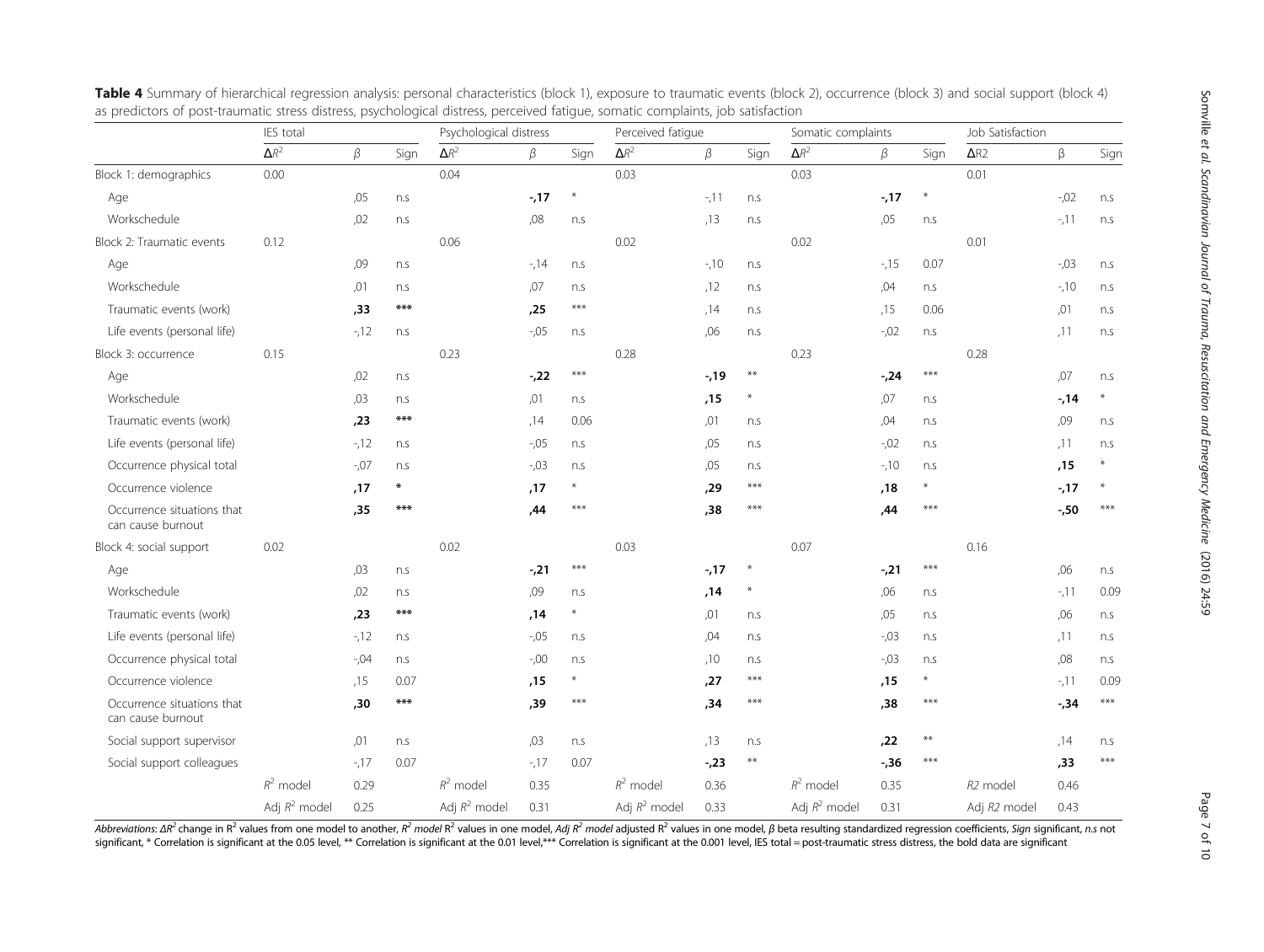colleagues was associated with high job satisfaction, in contrast to social support from the supervisor. The final model, including all four blocks, explained 46 % of the variance in job satisfaction.

## **Discussion**

## The most interesting study results

Of the EPs who participated in the present study 75 % reported confrontation with one or more traumatic events over the last 6 months. A British study in ambulance workers, consisting of EPs and ambulance personnel found that 82 % of the respondents had experienced a disturbing event in the previous 6 months [[14](#page-9-0)]. In conclusion EPs are, according to our and other studies, confronted on a regular basis with significant, potentially traumatizing work related events [[9, 29, 30](#page-9-0)]. There is a higher perception of traumatic events in older EPs.

We ascertained that 36 % ( $n = 55/152$ ) of the EPs find dealing with sudden death of a young person and traumatic accident/disease involving a young person the most traumatic experience during their work activity. Three quarter of these EPs have children of their own  $(n = 29/55)$ . It is also clear that the female EPs, with an average age of 41 years old and whom have children of their own ( $n = 29/55$ ), rate this experience as most traumatic in their work environment. These findings are supported by the results of other studies [[31](#page-9-0)–[33](#page-9-0)].

The results also show that a substantial part of the EPs exceed sub-clinical levels of post-traumatic stress (19.8 %), anxiety (44.7 %), depression (42.1 %), and somatic complaints (53, 9 %). Moreover, about one third of the respondents reach clinical levels of fatigue, while one out of seven EPs reach a clinical level of posttraumatic symptoms, called Post Traumatic Stress Disorder (PTSD) and 17,1 % meet a clinical level of somatic complaints. These findings are comparable to those of other studies [\[9, 34\]](#page-9-0).

The main aim of the study was to determine the impact of demographic characteristics, frequency of confrontation with work related traumatic events and life events, the occurrence of occupational physical and psychosocial hazards and perceived social support to PTSS, psychological distress (anxiety and depression), somatic complaints, fatigue and job satisfaction in Emergency Physicians. The results of the present study show that frequency of exposure to traumatic (work) events contributes next to occurrence of situations that increase the risk of burnout to the explanation of variance in posttraumatic stress and psychological distress. Moreover the occurrence of occupational hazards is strongly related to all outcomes. Especially occurrence of situations that increase the risk of burnout seems to have a major impact on all outcomes including job satisfaction, while occurrence of violence contributes especially to psychological distress and perceived fatigue. As such psychosocial occupational hazards seem to have much more impact than physical hazards. Social support by colleagues seems to buffer to some extent fatigue and somatic complaints and especially appears to reduce the potential detrimental effects of confrontation with situations that increase the risk of burnout on job satisfaction. Lack of social support is a known predictor of occupational stress in emergency care workers [\[35, 36\]](#page-9-0). In contrast however, good social support of colleagues at work, as we found in our study, can facilitate the recovery process after confrontation with traumatic events and occupational hazards [\[37, 38\]](#page-9-0).

### Implications for practice

The novelty of this study is that it explores the effect of specific determinants of PTSS, psychological distress, fatigue, somatic complaints and job satisfaction in Emergency Physicians. Especially confrontation with patient violence and situations that can increase the risk of burnout seem to be detrimental. In contrast, social support by colleagues seems to have a beneficial effect on several outcomes. Post death debriefing and seeking comfort with colleagues, can help to overcome such an experience. Rest, distraction and relaxation can also help increase the positive attitude to the EPs work and recognize that death is part of the job in the Emergency Medicine Practice [\[39](#page-9-0)]. The study also points at alarmingly high (sub) clinical stress consequences of confrontation with traumatic work related events and psychosocial occupational hazards in Emergency Physicians, which may also lead to adverse effects on the quality of care [[40](#page-9-0)]. Regular screening as well as mentoring of high-risk emergency physicians should therefore be considered, particularly following a major traumatic event or a cumulative occurrence of traumatic events [\[41\]](#page-9-0). In addition, as confrontation with violence seems to explain parts of the variance in several outcomes, a training of EPs in dealing with violence is indicated. There is evidence that training (learning to anticipate, recognize and respond to violence) and techniques of dealing with aggressive patients, including eliminating solo interventions, may prevent injury in health care workers [\[42](#page-9-0)]. Furthermore, as confrontation with situations that increase the risk of burnout seems to be the strongest predictor of all outcomes, burnout prevention and treatment should be a priority in emergency medicine. There is a lot of evidence that burnout in emergency health care workers is strongly related to job demands, lack of control and social support and to organizational stressors. Screening emergency units systematically on these predictors in view of interventions, e.g. by means of the LQWQ/ MD, is thus an important priority [\[43\]](#page-9-0). As especially social support from colleagues seems to buffer detrimental effects in several outcomes, efforts to create a supportive, communicative work environment are very important. Still apart from this, the medical staff should thus be the first in line to support a colleague who was confronted with important traumatic work related events or other important stressors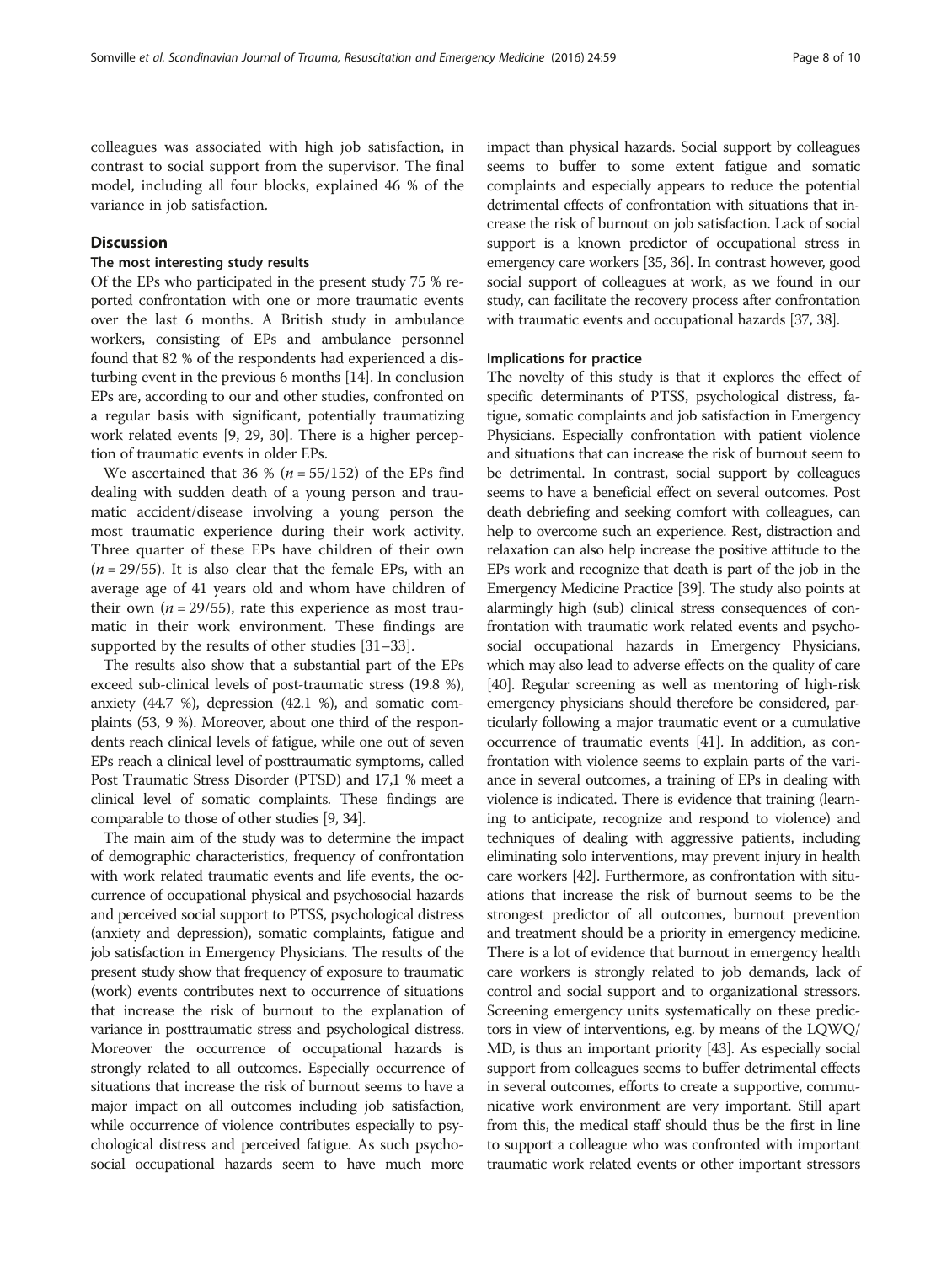<span id="page-8-0"></span>at work. Training the staff in supportive skills and provision of back-up support by an experienced clinical psychologist are thus also important in the prevention of detrimental consequences as previously mentioned in both American and European studies [15, 16].

## Strengths and limitations of the study

The response rate and the relatively large, representative sample of Emergency Physicians are important strengths of this study in comparison to other studies. This study also provides data on the frequency and the nature of exposure to traumatic events as well as the percentages of the EPs who meet (sub) clinical levels for PTSS, anxiety, depression, somatic complaints fatigue and job satisfaction.

The study has however also several limitations. As far as the main research question is concerned, due to the crosssectional design of the study, it is difficult to determine cause effect relationship. In addition, frequency of exposure to traumatic work related events and occurrence of occupational hazards was not measured in real time, but retrospectively. Another shortcoming is that we excluded conflict with supervisors and colleagues from the assessment of work-related traumatic events. Next, although most of the measures that we used were validated, we also used a self-developed questionnaire that was based on a previous study to measure occupational hazards [\[44\]](#page-9-0). Finally, the relatively high prevalence of (sub) clinical levels in various outcomes can also be explained by other predictors, such as personal problems and work related conditions, than the ones included in this study.

Despite certain limitations, this study is original since it identifies important specific predictors of post-traumatic stress, psychological distress, fatigue and other somatic complaints as well as job satisfaction in emergency physicians. All of these predictors need attention and a more of the, can be influenced by structural and managerial initiatives.

Further research should carry out assessment of traumatic events and occupational hazards in real time, use a repeated measures design to assess the stability of the relationship between predictors and outcomes over time and include additional predictors such as job demands, job control, and organizational stressors such as quantity and quality of staffing, availability of necessary equipment, detrimental communication, work conflicts and social harassment at work.

#### Conclusion

Emergency physicians are routinely confronted with work related traumatic events and hectic work conditions. The results of this study show that levels of anxiety, depression and somatic complaints and posttraumatic stress reactions are indeed high in Emergency

Physicians. Occurrence of violence is related to psychological distress, perceived fatigue and somatic complaints, while occurrence of situations that increase the risk of burnout is related to all outcomes. Finally, the positive effect of social support of colleagues has a buffering effect on most outcomes.

Screening EPs regularly on important outcomes including burnout in order to provide timely professional and social support for EPs at risk; offering training in dealing with violence, stress management and stress reduction skills; providing debriefing by colleagues and if necessary by a clinical psychologist after confrontation with an important traumatic work event, providing time for rest and relaxation when necessary and creating a supportive work environment, by increasing supportive skills and creating a good team spirit in the staff, are important interventions that can prevent or reduce detrimental consequences in EPs.

#### Ethical approval

Approval from the Ethical Committee of AZ St. Dimpna Geel (Erica) for this study was obtained. Confidentiality was guaranteed to all participants. Informed consent was signed by each respondent before data collection.

#### Competing interest

The authors declare that they have no competing interests.

#### Authors' contribution

All authors had an equal contribution to creating this original article. All authors read and approved the final manuscript.

#### Acknowledgments

#### Funding

No grant was received for this study from any public or commercial funding agency or company. The setup of the online survey was supported by the national association of emergency physicians (BeSEDiM = Belgian Society of Emergency and Disaster Medicine).

#### Received: 1 December 2015 Accepted: 19 April 2016 Published online: 27 April 2016

#### References

- 1. Klasan A, Madzarac G, Milosevic M, Mustajbegovic J, Keleuva S. Predictors of lower work ability among emergency medicine employees: the Croatian experience. Emerg Med J. 2013;30(4):275–9.
- 2. Lazarus A. Traumatized by practice: PTSD in physicians. J Med Pract Manage. 2014;30(2):131–4.
- 3. Declercq F, Meganck R, Deheegher J, Van Hoorde H. Frequency of and subjective response to critical incidents in the prediction of PTSD in emergency personnel. J Trauma Stress. 2011;24(1):133–6.
- 4. Healy S, Tyrrell M. Stress in emergency departments: experiences of nurses and doctors. Emergency nurse. 2011;19(4):31–7.
- 5. Behavioral Emergencies for the Emergency Physician, ed. Zun SL, Chepenik LG, Mallory MNS. Behavioral Emergencies for the Emergency Physician, Chapter 32: Cambridge University Press 2013, 235–245. [http://dx.doi.org/10.1017/](http://dx.doi.org/10.1017/CBO9781139088077) [CBO9781139088077](http://dx.doi.org/10.1017/CBO9781139088077).
- 6. Dorevitch S, Frost L. The occupational hazards of emergency physicians. Am J Emerg Med. 2000;18:300–11.
- 7. Ayranci U. Violence toward health care workers in emergency departments in west Turkey. J Emerg Med. 2005;28(3):361–5.